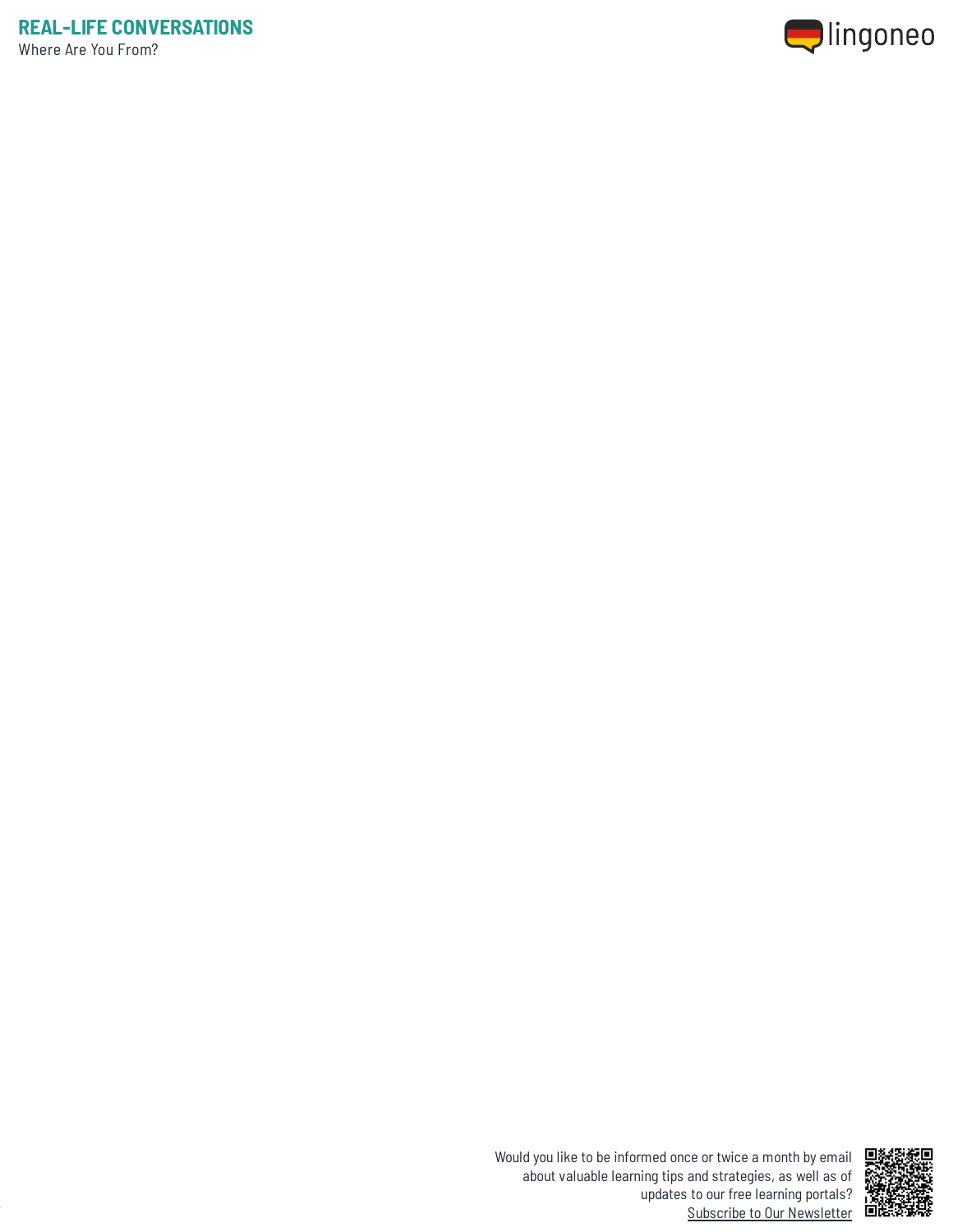## **REAL-LIFE CONVERSATIONS**

Where Are You From?